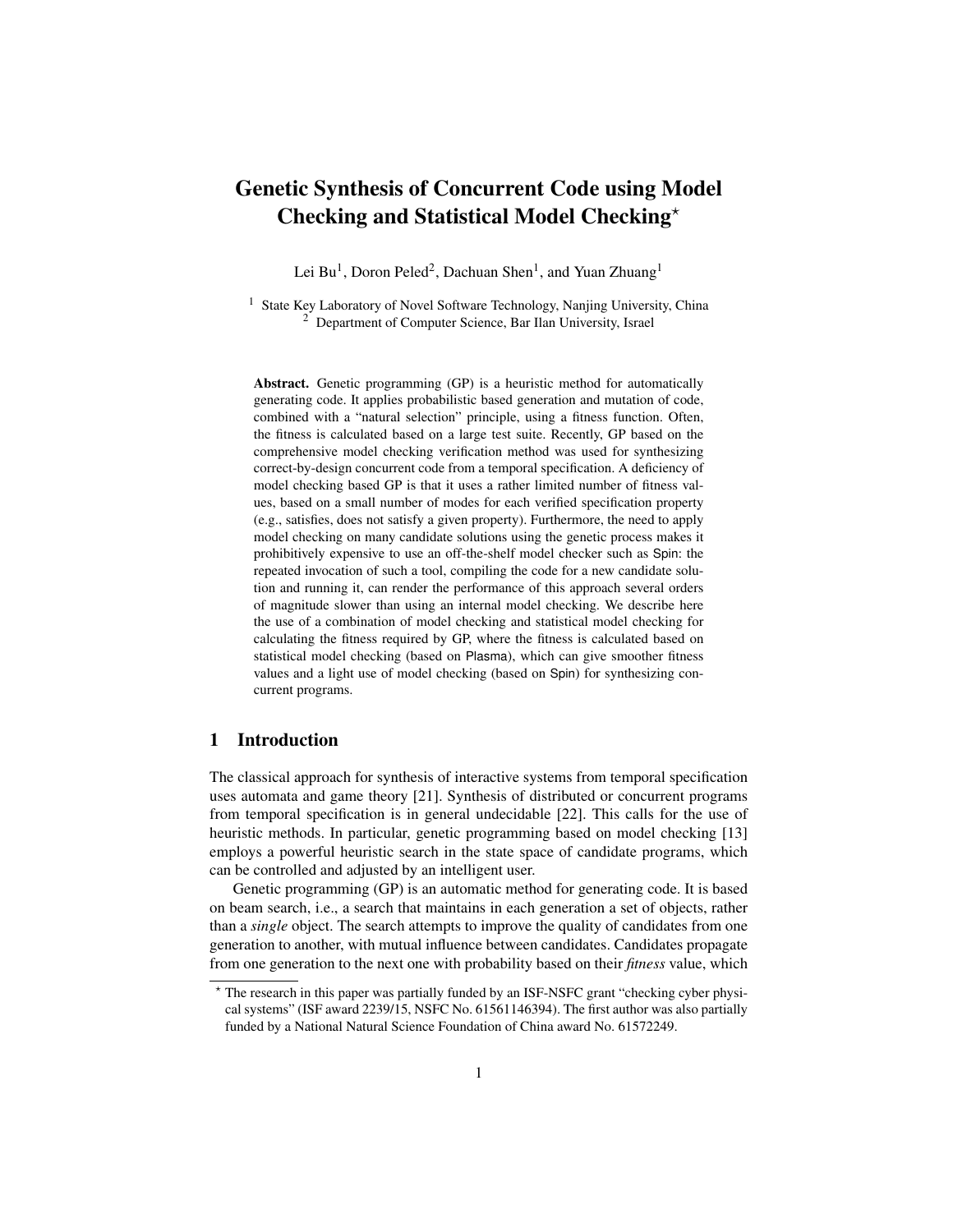is an estimation on how close the candidate is from a correct solution. In addition, it uses the genetic operations of *mutation*, i.e., making small random changes to a candidate, and *crossover*, i.e., combining elements of two candidates. Since GP does not use backtracking, the only possibilities to deal with a failed search is to start with a new random seed or to try searching with a different fitness function.

Classical genetic programming is based on calculating the fitness function with respect to a large training set of test cases. Recently, using model checking for calculating the fitness function was studied in [12–16]. Model checking is a comprehensive approach for checking correctness, hence its use provides a greater assurance of the correctness of the code than testing. On the other hand, as there are usually a small number of correctness properties, using model checking provides a very small set of fitness values. Additional fitness levels can be provided, e.g., "some executions satisfy a property" or "the property is satisfied with probability 1". However, even then, the fitness landscape is far from being smooth [7], which may sometimes limit the ability of the genetic search to converge. Another difficulty is that model checking is intractable; adding the level of "satisfied with probability 1" is even further complex, as it calls for determinization of the checked property automata. This can involve another exponential blowup, on top of the one that can be incurred when translating LTL to automata.

Model checking based GP requires performing model checking for the many different candidate programs generated during the process. Hence, it benefits greatly from having a dedicated model checker that is implemented within the genetic programming tool. Without it, the use of an off-the-shelf model checking tool like Spin [11] would be several orders of magnitude slower. This motivates using alternative ways of checking the fitness of candidates such as randomized testing and statistical model checking. However, these methods only provide a limited assurance about the correctness of the generated code.

In this work, we suggest to use statistical model checking (SMC) [18, 23] to replace part of the work that is done by model checking. SMC is simulation-based solution, which is less time and memory intensive than classical model checking. The procedure of SMC is to generate enough sample execution paths for the system and then use methods like statistical hypothesis testing to decide whether the system satisfies the given property or not. Therefore, SMC can estimate the probability that a system satisfies a given property. Compared with classical model checking, which can tell only yes and no, this probability measurement gives more smooth answer about how the model satisfies a given property, which can assist in convergence of the process. Typical tools for SMC include Plasma [19] and Uppaal [3].

Applying SMC, which is based on finite executions, we immediately experience several inherent obstacles. The statistical sampling of the executions are limited to finite length, hence, the correctness of the generated programs is not guaranteed by the statistical evaluation. In particular, some properties may fail in very few executions (rare events), which may be missed in the statistical evaluation. Conversely, properties that hold for long or infinite execution sequences may not be manifested during some of the finite executions that are checked. This suggests using a combination of SMC and model checking to achieve the benefit of both methods.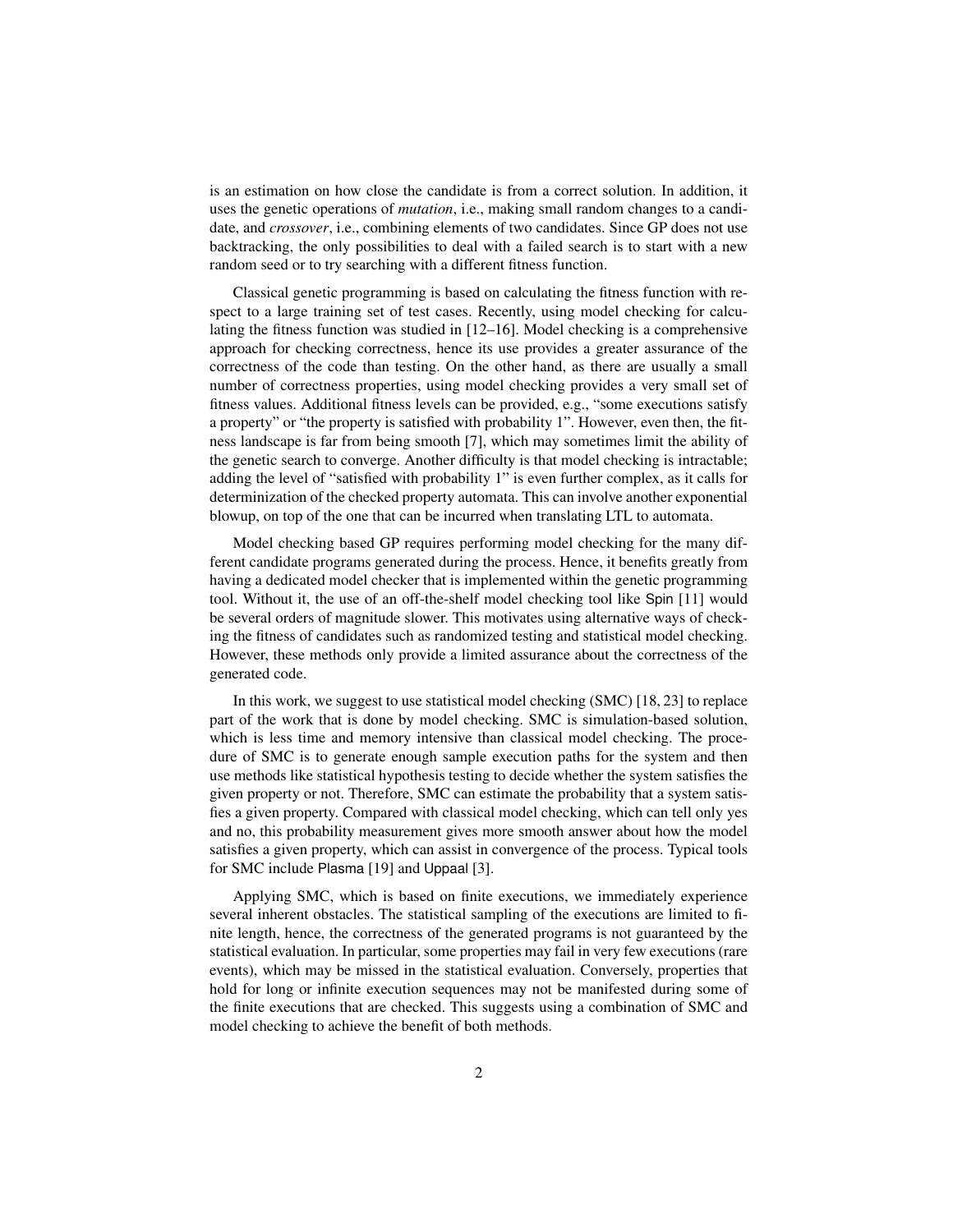We present here the challenges in replacing model checking by sampling based SMC for GP, and show some measures we took to tackle these problems. Our approach combines SMC with light use of model checking, based on the Spin model checker, performing at the later stages of the genetic process.

# 2 Genetic Programming

During the 1970s, Holland [10] established the field known as *Genetic Algorithms* (GA). Individual candidate solutions are represented as fixed length strings of bits, corresponding to chromosomes in biological systems. Candidates are evaluated using a *fitness* function. Fitness approximates the distance of the candidate from a desired solution. Genetic algorithms evolves a *set of candidates* into a successor set. Each such set forms a *generation*, and there is no backtracking. The different candidates in a single generation have a combined effect on the search, as progress tends to promote and improve the candidates that are better according to the fitness function and subsequently improve the fitness average across subsequent generations. Candidates are usually represented as fixed length strings. They progress from one generation to the next one according to one of the following cases:

- *Reproduction.* Part of the candidates are selected to propagate from one generation to the subsequent one. The reproduction is done at random, with probability relative to the fitness value or to the relation between the fitness of the selected individual and the average of fitness values in the current generation.
- *Crossover.* Some pairs of the candidates selected for reproduction are chosen, with some given probability, to be combined using the crossover operation. This operation takes parts of bitstrings from two parent solutions and combines them into two new solutions, which potentially inherit useful attributes from their parents.
- *Mutation.* This operation randomly alters the content of small number of bits from candidates selected for reproduction (this can also be done after the crossover). One can decide on mutating each bit separately with some probability.

The process of selecting candidates from the previous generation and deciding whether to apply crossover or mutation continues until we complete a new generation. All generations are of some predefined fixed size *N*. This can be, typically, a number between 50 and 500. Genetic algorithms thus perform the following steps:

- 1. Randomly generate *N* initial candidates.
- 2. Evaluate the fitness of the candidates.
- 3. If a satisfactory solution is found, or the number of generations created exceeds a predefined limit (say hundreds or a few thousands), terminate.
- 4. Otherwise, select candidates for reproduction using randomization, proportional to the fitness values and apply crossover or mutation on some of them, again using randomization, until *N* candidates are obtained.
- 5. Go to step 2.

If the algorithm terminates unsuccessfully, we can restart it with a new random seed, or change the way we calculate the fitness function.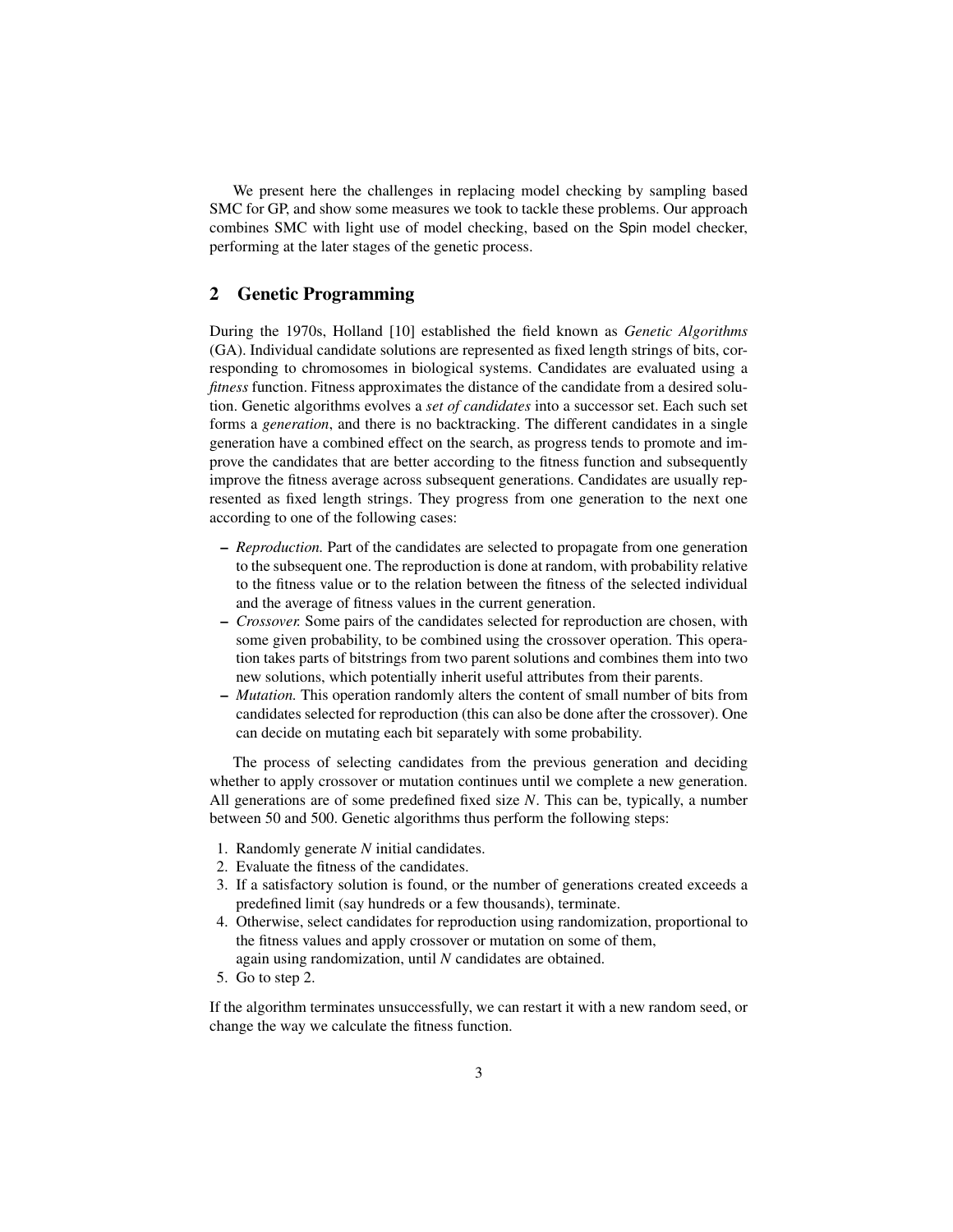*Genetic programming*, suggested by Koza [17], is a direct successor of genetic algorithms. In GP, each individual organism represents a computer program. Programs are represented by variable length structures, such as trees (see Figure 1) or a sequences of instructions. Representation of code uses syntax trees, as shown in Figure 1. It is quite easy to transfer between a program and a syntax tree and vice versa. These trees are well typed. Each node is classified as *code*, *Boolean*, *condition* or *expression*. Leaf nodes are variables or constants, and other nodes have successors according to its type. For example, a while node (of type *code*) has one successor of type *Boolean* or *condition* and one successor of type *code* (for the loop body); the *Boolean* node and has two successors that can be of type *Boolean* or *condition*, and a *condition* node < has two successors of type *expression*. The genetic operations need to respect these (and possibly further) types, e.g., *expressions* cannot be exchanged with *Booleans*.

Crossover is performed by selecting subtrees on each of the parents, and then swapping between them. This forms two new programs, each having parts from both of its parents. There are several kinds of mutation operations. In *replacement* mutation, one picks at random a node in the tree, which roots a subtree. Then one throws away this subtree and replace it with a subtree of the same type, which is generated at random. In Figure 1, the rightmost leaf node was chosen, which is marked with double ellipse. The subtree consists of this single node, represents the constant 1. Thus, it needs to be replaced with another expression, built at random. A new subtree was randomly generated, consisting of two nodes, representing the expression *a*[0]. In *insertion* mutation, a new node of the same type as the selected subtree is generated and is inserted just above it (type permitting); then one may need to complete the tree by constructing another descendant of the newly inserted node. For example, if we select an expression and insert above it a node that corresponds to addition  $+$ , it can be made one of the descendants to be summed up (say left), but need to complete the tree with a new (right) descendant. The *reduction* mutation has the opposite effect of *insertion*: the selected node is replaced with one of its offsprings (type permitting). In *deletion* mutation we remove the selected subtree, and recursively update the ancestors to make the program syntactically correct.



Fig. 1. Mutation on a syntax tree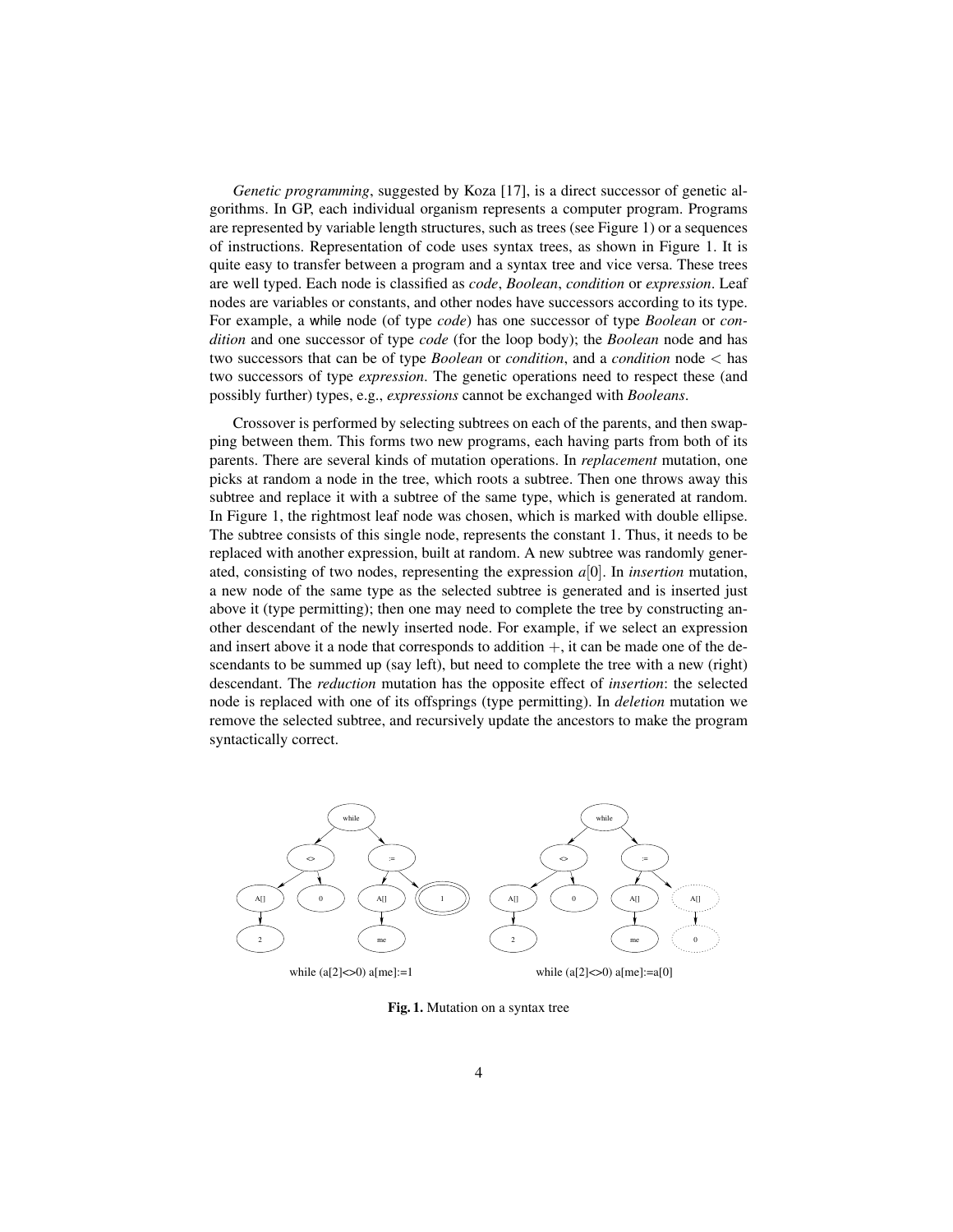Syntax trees are not limited to a fixed size. Therefore the candidates can shrink or grow after mutation and crossover. In GP, there is actually a tendency of candidates to *bloat* with unnecessary code, for example, an assignment such as  $a[1] := a[1]$ . The countermeasure for this, called *parsimony pressure*, is to provide a (small) negative value to the fitness function corresponding to the length of the code. As a consequence, the resulting solutions are not expected to have a perfect fitness value, but instead they need to pass all the tests/verifications performed.

# 3 GP based on Model Checking and Statistical Model Checking

We want to employ GP to synthesize concurrent programs from given temporal specifications. We use LTL syntax for describing the behavior of desired programs. The input includes, besides the temporal specification, also a *configuration*, which restricts the parameters of the desired solution. The configuration can restrict the depth of the generated syntax trees, the variable used, the allowed arithmetic and Boolean operators, and the number of processes. It can also contain a template that restricts the code, e.g., dictates that the code is embedded within a fixed loop or contains some fixed parts of code. The template has several uses:

- Using the template we can guarantee part of the behavior of the sought after code, simplifying the specification.
- We use linear temporal logic, which is limited to assert on *all* the executions of the code. On top of that, we can use the template to force checking different cases, providing some expressive power of branching temporal logic such as CTL [2]. Furthermore, it also provides a testbed environment with *uncontrolled* actions, where the code needs to behave under all the interactions with it. This provides some expressive power of game logics [5].
- The template can be used to limit the state space of the search, e.g., suggesting that a solution will start with an assignment, or that it is embedded in a main loop. This can reduce the complexity of the genetic search and improve the chance and speed of coverage.

In [12], GP based on model checking was described and experimented with. The fitness function was calculated based on model checking results. Using model checking (which is an exhaustive check) instead of testing to calculate the fitness function for GP allows a more reliable evidence of the correctness of the code. On the other hand, model checking is computationally expensive. In [13–16], it was observed that the number of specification properties is rather small, which creates a small number of fitness values. Therefore, a few intermediate levels were added on top of the obvious *satisfies*/*does not satisfy* verdicts; in particular, levels such as *sometimes satisfies* and *satisfies with probability 1*.

#### 3.1 A Running Example

As a running example, we look at synthesizing a solution for the well known *mutual exclusion* problem. Solutions for mutual exclusion from temporal specification were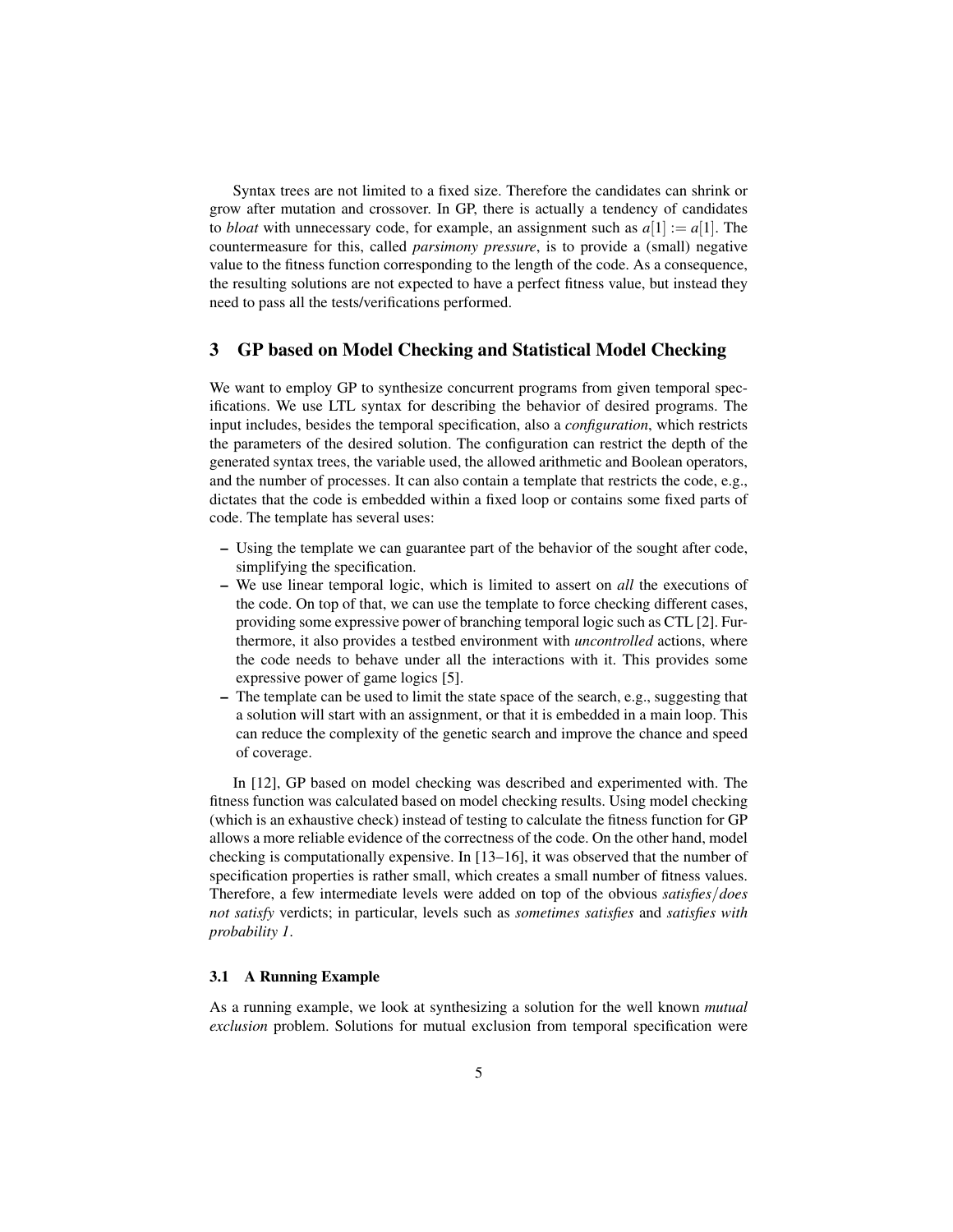synthesized using GP, where the fitness function is based on model checking [13, 14]. The configuration provided dictates the following structure:

| p1: While true do | p2: While true do    |
|-------------------|----------------------|
| nonCrit1          | nonCrit <sub>2</sub> |
| preCS1            | preCS2               |
| CS <sub>1</sub>   | CS <sub>2</sub>      |
| postCS2           | postCS2              |
| end while         | end while            |
|                   |                      |

The label nonCrit*i* represents the actions of the process p*i* outside the critical section. It can actually be fixed as empty code. The label CS*i* represents the critical section, which both processes want to enter a finite or unbounded number of times. It is not part of the synthesis task, and can also be represented by trivial code entering and exiting. The critical section is controlled by the code that will be synthesized instead of preCS*i* and postCS*i*. We require the following Linear Temporal Logic properties:

Safety:  $\Box$   $\neg$ (p0 *in* CS1  $\land$  p1 *in* CS2), i.e., there is no state where the program counters of both processes are in the critical section simultaneously.

Liveness:  $\square$ (p*i in* preCS*i*  $\rightarrow \diamond$  p*i in* CS*i*), i.e., if a process wants to enter the critical section, then it will eventually do so.

In general, a solution that restricts both processes to alternate in entering the critical section would satisfy the temporal conditions. However, if a solution that necessarily alternate between the process in entering their critical sections would also satisfy these conditions. Then, if one of them cease to try to enter its critical section, the other one can get blocked.To eliminate this problem, we made use of the configuration: the variables W*i* in the configuration are used to control whether processes want to keep entering the critical section. This part of the code is fixed and not subject to synthesis. The program now has to satisfy the liveness when  $(W1 \land W2)$ , or  $(\neg W1 \land W2)$ , or  $(W1 \land \neg W2)$ .

Note that the configuration assures that the duration of the critical sections CS*i* are finite. Hence there is no need to require that  $\neg$  $\Diamond$  $\neg$ *pi in* CS*i*. The lack of jumps (goto) in the code alleviates us from requiring that we cannot move from one part of the above constructs to the middle of another part.

## 3.2 Replacing Model Checking with Statistical Model Checking

Due to the two deficiencies of the use of model checking in genetic programming mentioned: complexity and lack of smoothness of the fitness value, we were motivated to replace part of its use by statistical model checking. In particular, we generate for each GP candidate solution a (large) set of (pseudo) random executions; we check if these executions satisfy related specification properties.

The fitness function used in GP needs to be rather smooth in order to provide good convergence, and the statistical evaluation can provide multiple levels. Statistical evaluation may also be more affordable for some intricate synthesis problems. The simplicity of statistical methods is even further apparent for real time or cyber-physical systems.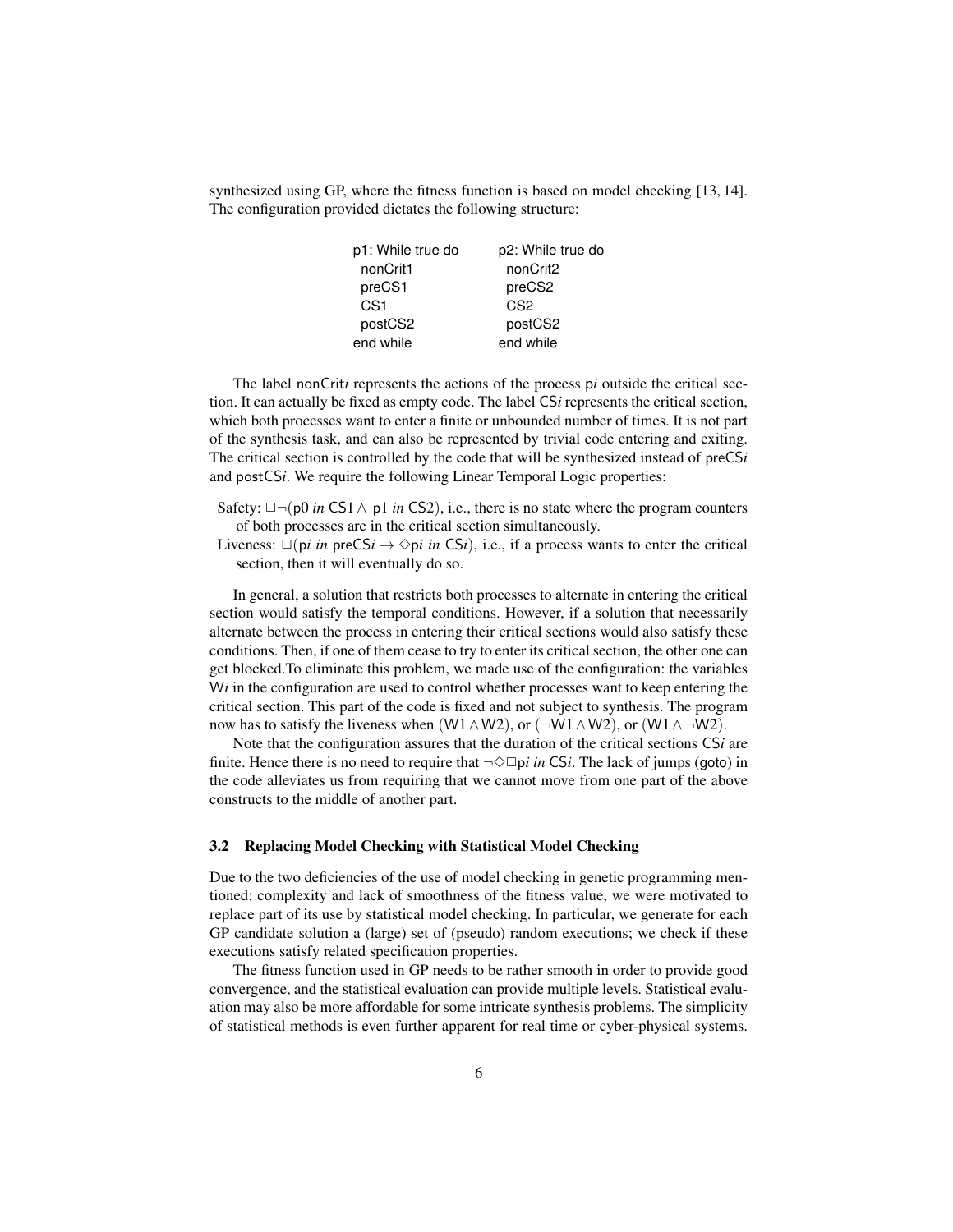Another advantage that statistical model checking has over model checking is that it can be used for parametric systems and systems with infinite state space, where model checking has limited use for these applications.

For using statistical model checking over *finite* prefixes, we form a set of bounded temporal properties over *finite* prefixes of executions that are related to the original LTL properties over infinite sequences. We use the same syntax as LTL over infinite sequences, but the interpretation over a finite sequence is if its last state is repeated forever. Safety properties can be migrated directly to finite prefixes: by definition [1], a safety property is violated when there is a finite prefix that does so. We use the notation  $\blacklozenge$  $\varphi$  to denote that  $\varphi$  holds at the end of the finite sequence (if the sequence has length  $k$ , then  $\blacklozenge$  can be replaced by *k* successive  $\bigcirc$ s). Nevertheless, a finite prefix may present only partial information, and the property may be violated or satisfied only in a longer prefix. The properties over finite prefixes that correspond to the original properties may provide support to the case that the original properties hold for the infinite sequences. For example, instead of the liveness property, we may use a property that a process enters its critical section some fixed amount of times. The larger this number is, the more we are convinced that the liveness property holds. However, a large number will only be manifested in a long prefix. We pick up these related properties over finite prefixes according to our intuition (we may fine tune them if the genetic process fails).

At the moment we do not have a way of obtaining these related properties *automatically* from the original LTL properties, and this can be the subject of further research (e.g., using genetic co-evolution or learning). Nevertheless, we do not expect the synthesis of concurrent programs to be completely automatic, as it was shown to be undecidable [22]

We will illustrate the choice of related properties over finite prefixes for the running example. Suppose that we decide to check *n* executions, each one of them is limited to a length of *k*. We can fine tune the parameters *n* and *k* on several test runs to see what works. We can also try to estimate the size (number of states) of the desired solution to provide such parameters where errors will be found with high probability [9]. However, the latter may require an impractical set of checked executions.

We split the safety and liveness properties into a set of bounded properties. This set of formulas take care of the following cases:

- $-M$ . Mutual exclusion holds:  $\rho_M = \Box \neg (p0 \text{ in } \text{CS1} \land p1 \text{ in } \text{CS2}).$
- *B*. The case that both processes want to enter the critical section. We enforce that by setting (W1∧W2). We add two counters *enter*<sub>1</sub> and *enter*<sub>2</sub> to indicate the times that each process enters the critical section. Out of which we have:
	- $B_1$ . Both processes succeed entering the critical section multiple times:  $\rho_{B_1} =$  $\big($ *enter*<sub>1</sub> > 1 ∧ *enter*<sub>2</sub> > 1).
	- $B_2$ . One process enters the critical section multiple times and the other only once:  $ρ_{B_2}$  =  $\blacklozenge$  ((*enter*<sub>1</sub> > 1∧*enter*<sub>2</sub> = 1) ∨ (*enter*<sub>1</sub> = 1∧*enter*<sub>2</sub> > 1)).
	- $B_3$ , Only one process succeeds in entering, or both enter exactly once:  $\rho_{B_3} =$  $\bigl(\text{enter}_1 + \text{enter}_2 \geq 1 \land 0 \leq \text{enter}_1 \times \text{enter}_2 \leq 1\bigr).$
	- $B_4$ . Both processes do not succeed in entering their critical section  $\rho_{B_4} =$  $\bullet$ (*enter*<sub>1</sub> + *enter*<sub>2</sub> = 0).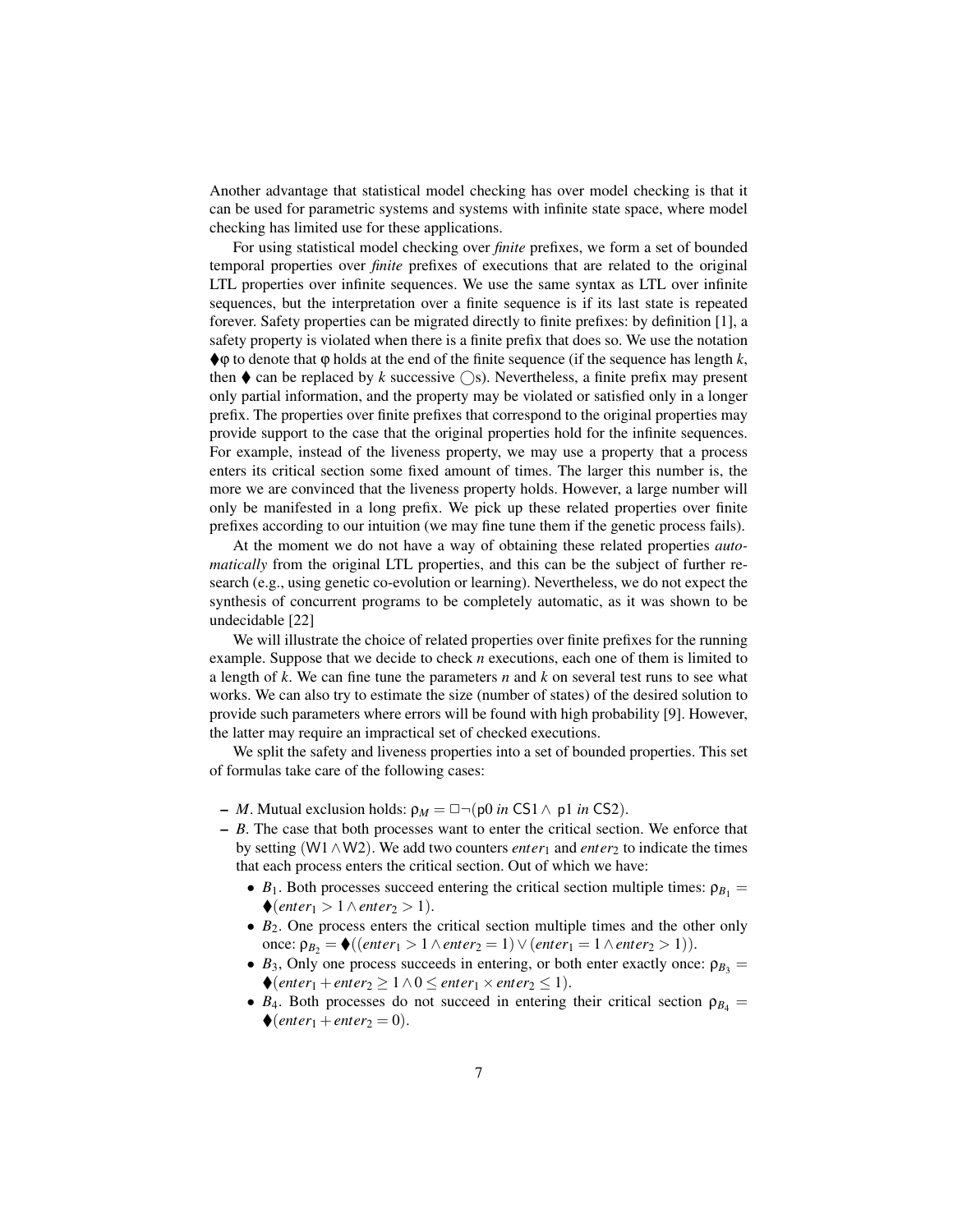- *O*. Only one process wants to enter, when forcing (W1∧ ¬W2). Out of which we have:
	- $O_1$ . The process succeeds entering the critical section multiple times:  $\rho_{O_1} =$  $\blacklozenge$ (*enter*<sub>1</sub> > 1)
	- $O_2$ . The process succeeds entering the critical section only once:  $\rho_{O_2} =$  $\bullet$ (*enter*<sub>1</sub> = 1)
	- $O_3$ , The process does not succeed entering the critical section:  $\rho_{O_3}$  =  $\blacklozenge$ (*enter*<sub>1</sub> = 0)

We mark the SMC probabilities (as estimated by an SMC tool, or just the portions of executions satisfying each property among the randomly generated test cases) of the model satisfying these given properties by  $P_M$ ,  $P_{B_1}$ ,  $P_{B_2}$ ,  $P_{B_3}$ ,  $P_{O_1}$ , and  $P_{O_2}$  respectively. We can base the fitness functionbased on the above parameters. This function should give different weights to the various probabilities of the tested executions satisfying the different properties above.

We have the following coefficients, which can be assigned various values between 0 and 1:

- $-\alpha$  multiplies  $P_M$ , the probability that the model satisfies the safety property.
- $-$  β<sub>1</sub>, β<sub>2</sub>, β<sub>3</sub> multiply  $P_{B_1}$ ,  $P_{B_2}$ ,  $P_{B_3}$ , the probability that the model satisfies  $ρ_{B_1}$ ,  $ρ_{B_2}$ and  $\rho_{B_3}$ , respectively.
- $-$  γ<sub>1</sub>, γ<sub>2</sub> multiply  $P_{O_1}$ ,  $P_{O_2}$  the probability that the model satisfies  $ρ_{O_1}$ , and  $ρ_{O_2}$ , respectively<sup>3</sup>.

We enforce that  $\beta_3 < \beta_2 < \beta_1$ ,  $\gamma_2 < \gamma_1$ . A possible fitness function is

$$
(\alpha \times P_M + \beta_1 \times P_{B_1} + \beta_2 \times P_{B_2} + \beta_3 \times P_{B_3} + \gamma_1 \times P_{O_1} + \gamma_2 \times P_{O_2}) \times 100
$$

We normalize fitness to be between 0 and 100 by requiring that  $\alpha + \beta_1 + \gamma_1 = 1$ .

#### 3.3 Problems and solutions in using SMC for fitness function

We need to pay attention to some issues in transforming SMC probabilities into fitness results. We will first list the difficulties, and then suggest some solutions.

Limited distinction of the probabilistic approach. Although providing multiple fitness levels, SMC based fitness function is only a rough and priori heuristic estimate. In particular, it is hardly reasonable to assume that a solution that has 75% of its sampled prefixes satisfy some properties is uniformly better than one in which 85% of the sampled prefixes satisfy them. (However, the use of stochastic selection of candidates for propagation by the genetic programming algorithm, where the given fitness only affects the *probability* of selecting the candidate, rather than directly selecting the best fitted ones, somewhat smoothens out the difference between these similar cases.)

False positives: Failure of properties that appear as rare events. The executions where an error is demonstrated may be rare; in which case one may need a lot of experiments and would, by chance, not catch the bad executions. For mutual exclusion, the

<sup>&</sup>lt;sup>3</sup> The coefficients for  $\rho_{B_4}$  and  $\rho_{O_3}$  are both 0, as these cases are failed.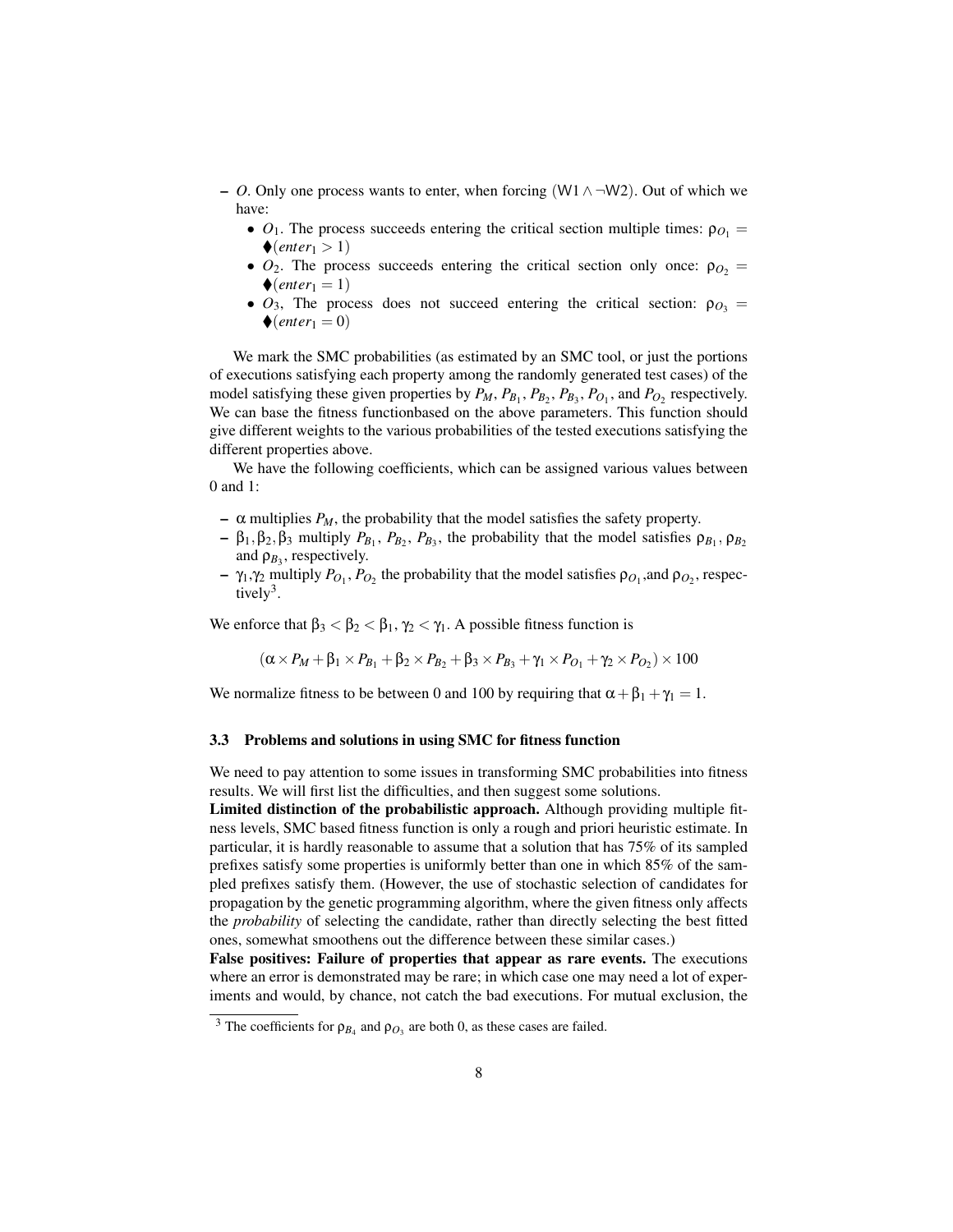processes *may* enter the critical section simultaneously, but on many executions they just independently enter and then exit, where the simultaneous stay within the critical section is not manifested on the selected random prefixes.

False negatives: Negative bias due to scheduling. Another problematic situation is where some liveness properties would not show up on a substantial number of prefixes due to scheduling. In a particular finite execution, a process may fail to enter the critical section since the other process is scheduled more frequently, although it could do so in a longer prefix or under a different scheduling.

Fairness. Many solutions of the mutual exclusion are based on some fairness assumption [20]; there, without allowing both processes ample opportunities to progress, the liveness will not hold. In particular, this is the case for the classical *Dekker* solution for mutual exclusion, presented by Dijkstra [4]. However, fairness is defined over infinite executions, and SMC checks only finite ones.

In order to tackle the above issues, that stem from the randomness and finiteness of the checked prefixes, we used a combination of the following ideas.

Extending the measurements. Depending on the checked property, we may want to extend the measurements. For example, for the safety property, we may want to check more executions to increase the probability that we find the violation. For the liveness property, we may want to use longer executions to diminish the effect of unfair scheduling. These parameters are adjusted after some initial failures to synthesize correct solutions.

Using combination of cases. Because we cannot rely on fairness, and our tested sequences are finite, we should learn about the satisfaction of a property from observing the *combination* of the random checks. Take for example the case where we want to check that a process is not prohibited from entering the critical section. There may exist some prefixes where it fails to do so. However, if in a substantial amount of the executions (say, 70%), it succeeds in entering the critical section, this can be used as evidence that the failure in the minority of the executions is due to unfavored scheduling. Then, given a certain threshold, we may apply "majority rules" to conclude that the liveness property holds. Accordingly, we may decide that when at least 70% of the *B* executions are satisfying  $\rho_{B_1}$ , the fitness treats all the executions in *B* as if they all satisfy  $\rho_{B_1}$ . Suppose the probability that the execution falls in *B* is  $P_B$ , if  $P_{B_1} > P_B \times 0.7$ , then we can use a simpler fitness function  $(\alpha \times P_M + \beta_1 \times P_B + \gamma_1 \times P_{O_1} + \gamma_2 \times P_{O_2}) \times 100$ .

However, this is not the only possible conclusion for this measurement: it may not be the discrimination of the scheduling that makes a process fail to enter its critical section, but instead there may be some scheduling that subsequently prevents the entrance to the critical section. Such a situation of multiple possible conclusions from the same statistical experiments can be resolved by the combined use of both majority rules *and* the light use of model checking (see below); model checking will catch such rare event errors that may otherwise not affect the fitness function.

Biasing the probabilistic selection. If we identify cases that may happen rarely, we can use biasing of the different choices in order to inspect them closer. For example, since catching violation of the safety property may be rare, we can reduce the probability of transitions that *exit* the critical section in favor of transitions of the other process that is outside the critical section. In essence, we are "waiting" for the other process to enter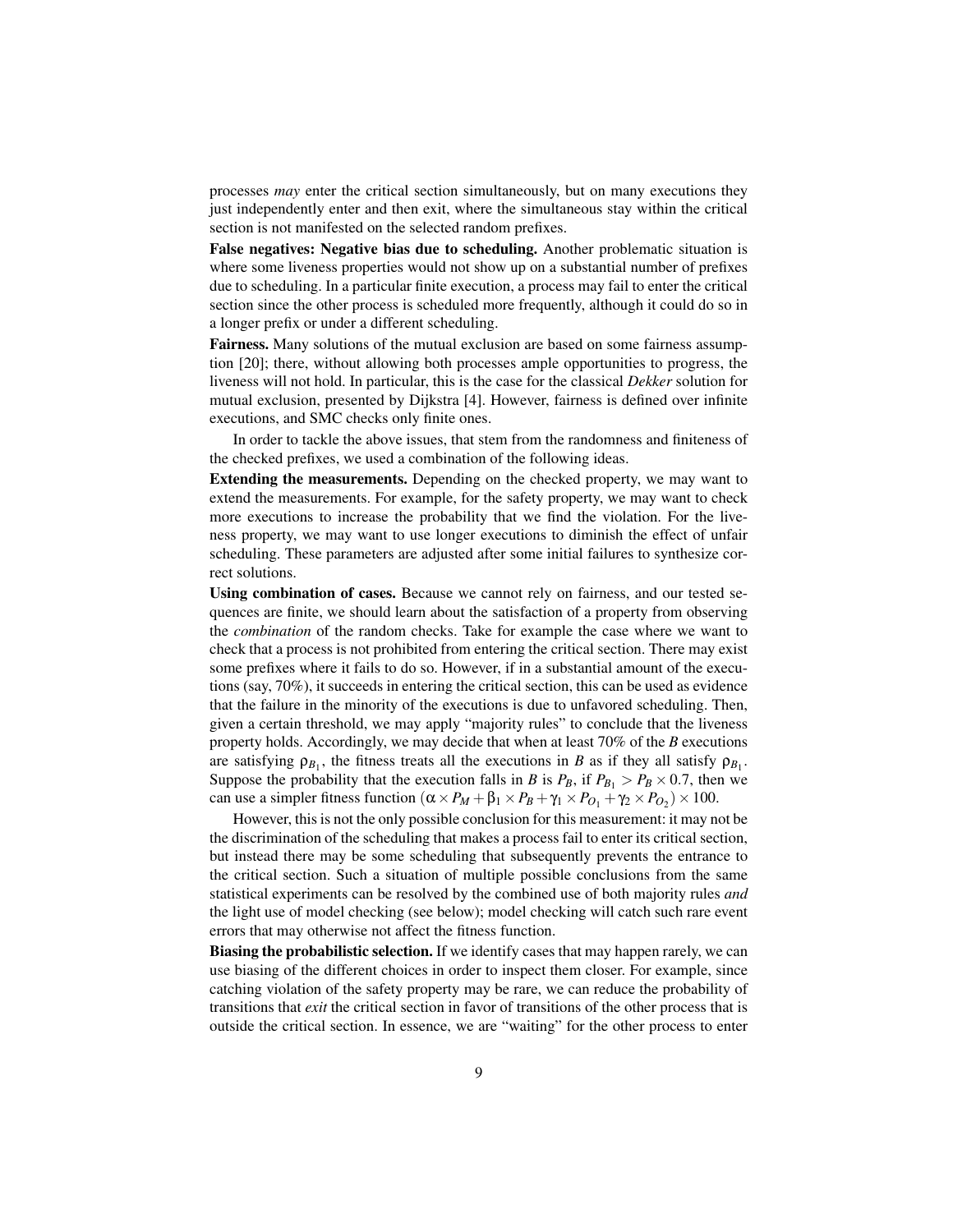the critical section. For promoting liveness and providing more "fair" scheduling, we can decrease the probability of a transition of some process to be selected relative to the number of states where the other process has been waiting.

Light use of model checking as certification or as part of the fitness. When candidates that receive very high fitness values are produced, in late generations, model checking can be used to certify that they indeed satisfy the desired properties. One can apply model checking sparingly, late on the genetic process, on candidates with already very high fitness value. We then may integrate the result of the model checking into the fitness and allow it to participate in additional generations.

Checking ultimately periodic executions. We can replace checking finite executions by ultimately periodic ones. This can be done as in [6]. However, checking ultimately periodic sequences is more expensive than checking finite prefixes, as states on a sequence need to be hashed in order to detect cycles. This part was not implemented in our prototype.

# 4 Experiments

We performed experiments on using model checking and statistical model checking for calculating the function of genetic programs. For each combination, we tried synthesizing code for mutual exclusion, round robin and the dinning philosophers.

For each of these problems we have run experiments with SMC using both Plasma [19], and running our own statistical evaluation tool. Plasma uses Approximate Probabilistic Model Checking (APMC) [8] to provide a controlled accuracy on the statistical results<sup>4</sup>. For accelerating the performance, we have implemented an adhoc statistical evaluation we denote by N-SMC (for *naive SMC*) that simply selects a given number of finite sequences and calculates the ratio of executions that satisfy a given property.

The model checking is performed by Spin. Spin works here as separate software interfacing with ours, which needs to prepare its own (multiple) files and performs compilation on each candidate it checks, in order to make the verification; each activation of Spin by our code is slower than the statistical evaluations we make per candidate, hence we apply it sparingly. The Spin model checker is invoked when the fitness function reaches a high threshold, which is set to 98 in the experiments. If model checking fails, we continue the genetic process (since the failed candidate solutions may still contain good "genetic material" so we can proceed from this point based on the SMC fitness calculations).

### 4.1 Synthesis of Solutions for Mutual Exclusion

The first set of experiments we conducted is to use GP to synthesize solutions of mutual exclusion. Without using Spin in the last stage to do the certification, our implementation can generate dozens of solutions that reach the highest fitness value easily. For

<sup>4</sup> The configuration of running Plasma in our experiment includes the approximation threshold  $\varepsilon = 0.05$ , and the confidence threshold  $\delta = 0.01$ . Please refer to [8] for detail explanation of

the meaning of these parameters.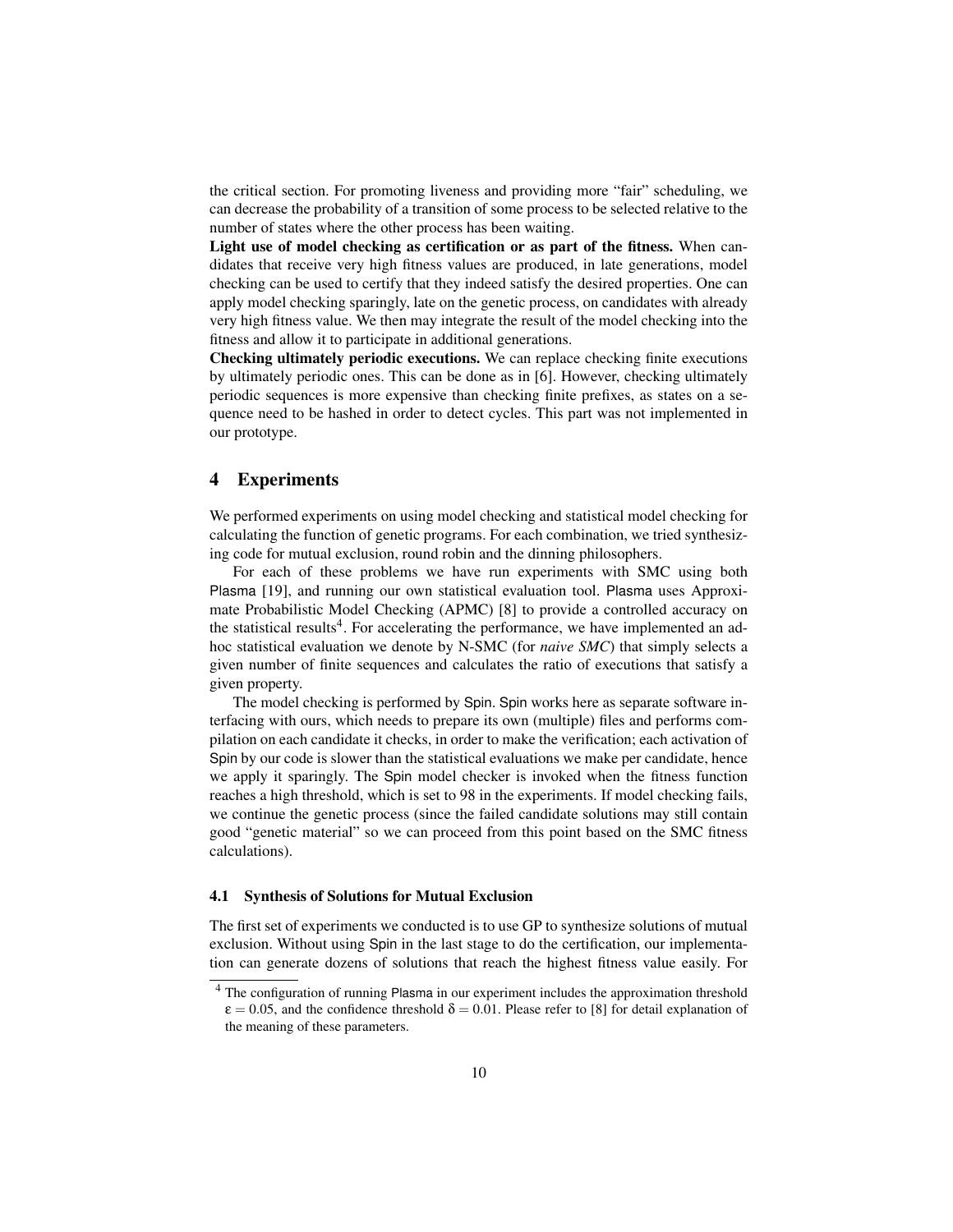example, three representative solutions (*a*), (*b*) and (*c*) are shown below. The processes are symmetric, hence we represent in each case only one of them (*p*1).

| While W1 do      | While W1 do                                   | While W1 do                |
|------------------|-----------------------------------------------|----------------------------|
| $v$ [me]=1       | $v$ [me]=1                                    | $v$ [me]=1                 |
|                  | While $(v[2]!=me)$ do While $(v[2]=other)$ do | While (v[other]!=0) do     |
| $v[2]=0$         | $v[2]=1$                                      | While (v[other]==other) do |
| if(v[other]!=me) | if(v[other]!=other)                           | $v$ [me]=0                 |
| $v[2]=1$         | $v[2]=0$                                      | end while                  |
| end while        | end while                                     | $v$ [me]=1                 |
| CS               | СS                                            | end while                  |
| v[2]=other       | $v[2] = other$                                | СS                         |
| end while        | end while                                     | $v$ [me]=0                 |
| (a)              | (b)                                           | end while                  |
|                  |                                               | (c)                        |

In the random simulations, both the processes show no violation of the mutual exclusion, starvation or deadlock. However, if we investigate the two solutions (*a*) and (*b*), we can find that they fail to satisfy the safety requirement. In some execution sequences, two processes can enter the critical section at the same time. Actually, when we simulated solution (*a*) for 10000 times, we could observe only 139 times failure to satisfy the safety requirement. The unsafe scenario happened even fewer times in scenario (*b*): 4 times in 100000 simulations.

On the other hand, solution (*c*) does not satisfy the liveness property. Actually, this solution represents the scenario where only if both processes want to enter the critical section infinitely, then the liveness is satisfied; however, if one process decides to stop, then the other process will be blocked forever. These examples confirm the problems we raised in Section 3.3, where one may need a lot of experiments and may, by chance, even then not catch the bad rare events. This leads us to the next experiment, where we used model checking as certification in the last generation of the genetic process.

When candidates that received very high fitness values, 98 in the experiments, were produced, we used model checking to certify whether they indeed satisfy the desired properties. The model checker used is Spin [11]. We implement an automatic generator to translate the solution generated by GP into the modeling language PROMELA of Spin. Then, we used Spin to check all the solutions with fitness value above the threshold against the requirements. If the model checking confirmed correctness, the procedure was stopped. Otherwise, we continued the GP process until the limit on the number of generations has been reached.

With the help of Spin, we get a set of correct solutions. One correct solution we generated is (*d*) below. This is a perfect solution that shares a similar structure with Dekker's algorithm. Another representative solution (*e*) is similar to Peterson's algorithm. The difference between (*e*) and (*d*) is that (*e*) allows Boolean operators *and* and *or* into the conditions.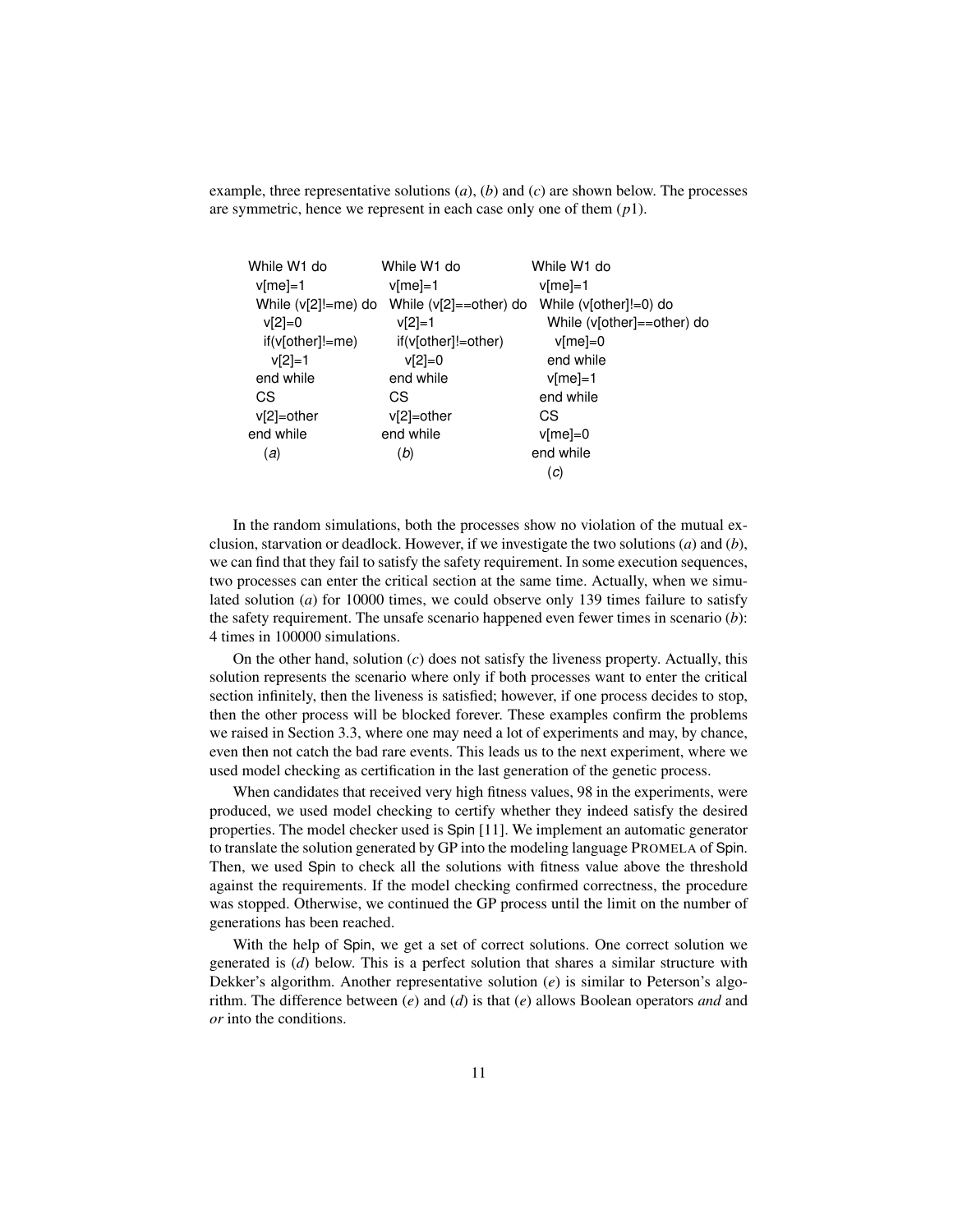| While W1 do              | While W1 do                           |
|--------------------------|---------------------------------------|
| $v$ [me]=1               | $v$ [me]=1                            |
| While $(v[other]=-1)$ do | $v[2]$ =me                            |
| While (v[2]!=other) do   | While((v[other]!=0) && (v[2]==me)) do |
| $v$ [me]=0               | end while                             |
| end while                | СS                                    |
| $v$ [me]=1               | v[2]=other                            |
| end while                | $v$ [me]=0                            |
| СS                       | end while                             |
| $v$ [me]=0               | (e)                                   |
| $v[2]$ =me               |                                       |
| end while                |                                       |
| (d)                      |                                       |

#### 4.2 Synthesizing Solutions for Round Robin Scheduling

After mutual exclusion problem, we check our system on another scheduling example. In this example, we have three processes  $p_0$ ,  $p_1$  and  $p_2$  that share a critical section. However, in this version, they need to enter it in round robin order, that is:  $p_0$  before  $p_1$ , then  $p_2$ , and repeating that order with  $p_0$ , etc. The processes always want to enter the critical section (there is no flag W*i* that restricts a process from wishing to enter). A trivial solution is that the processes would use a turn variable with three values, 0, 1 and 2, and each process will enter only when turn points to it and then increment it modulo 3. However, to make things less trivial, we require that we use only Boolean variables.

We allow solutions that are asymmetric in the sense that different values will be assigned in different processes. To allow that but still generate one candidate that will be concretized into three processes, we introduced to the generated process template as a syntactic construct an assignment statement of the form  $v[i]=b_0b_1b_2$ ,  $b_i \in \{0,1\}$ ,  $0 \leq$  $i \leq 3$ . This dictates that for the actual process  $p_i$ , the concretized statement will be  $v[i]=b_i$ . The variables which can show up in the solution are  $v[0]$  to  $v[3]$ , and also  $v[me]$ ,  $v[other1]$ , and  $v[other2]$ ; for each process  $p_i$ , me will be concretized by  $i$ , other1 will be concretized as  $(i+1) \mod 3$ , and other2 will be concretized as  $(i+2) \mod 3$ .

We adapted the SMC based fitness function to comply with three processes and the round robin specification. Our GP based synthesizer generated several solutions similar to the following solution (*f*).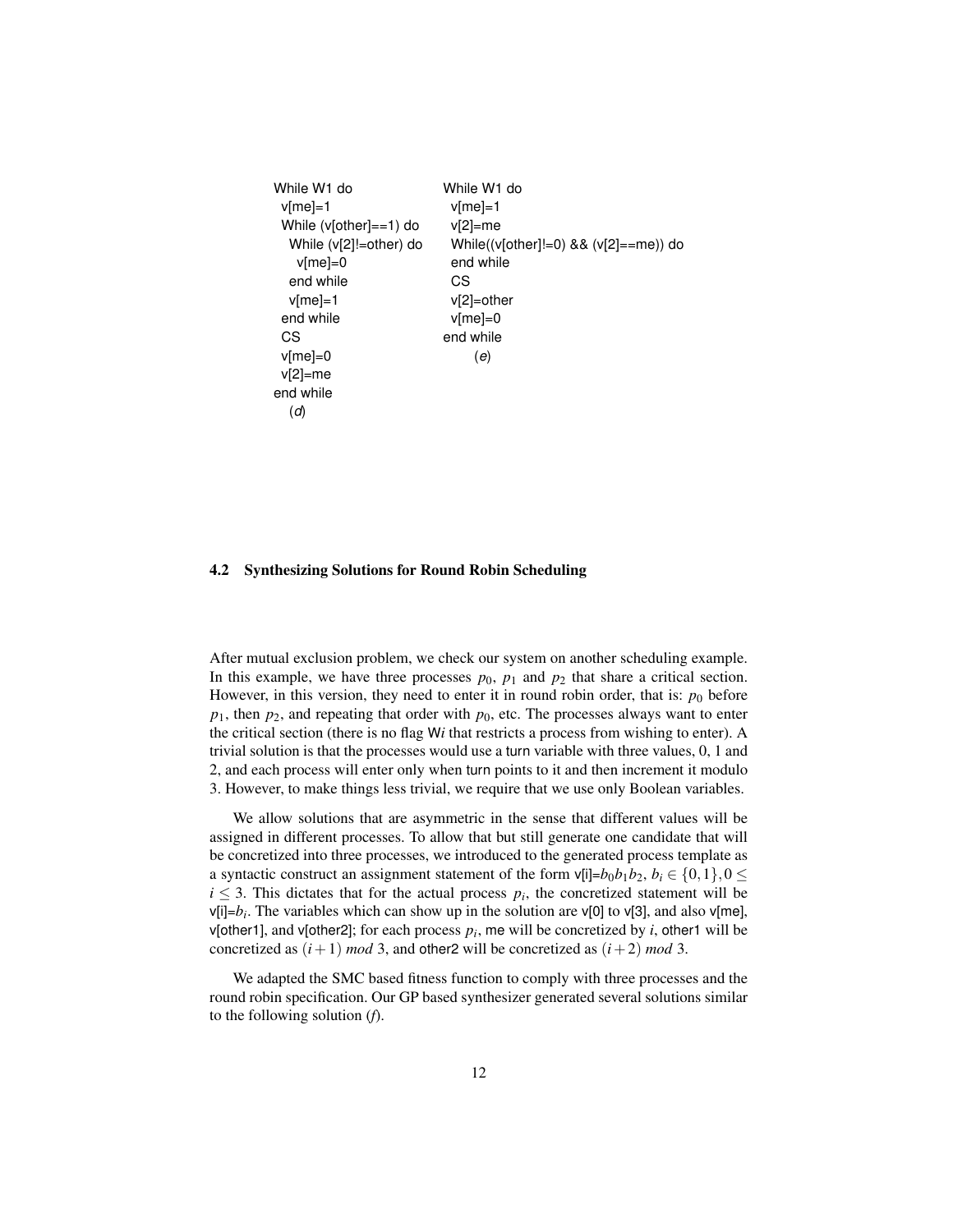| While true do            | While true do               |
|--------------------------|-----------------------------|
| v[3]=010                 | While(v[me]==001) do        |
| While( $v$ [me]==001) do | end while                   |
| $v[3] = 101$             | CS                          |
| $v[3] = 010$             | $v[me]=001$                 |
| end while                | vlother1]=101               |
| СS                       | end while                   |
| $v$ [me]=001             | $\left(\mathfrak{q}\right)$ |
| $v[other1]=101$          |                             |
| end while                |                             |
| (f)                      |                             |

We can see that each process in solution  $(f)$  refers to v[me] and v[other1]. There are also assignments to v[3] among the statements. However, as v[3] is not used in any conditions at all, such statements can be safely removed (this is done here manually to demonstrate the solution), resulting in solution (*g*). As explained above, the generation of useless but harmless statements is common in GP and is called parsimony. A standard solution for tackling bloating is to apply some small negative fitness value related to the size of the code, which we did not do at this point.

Let us concretize the solution of the three process  $p_0$ ,  $p_1$ , and  $p_2$  to  $(g_0)$ ,  $(g_1)$ , and  $(g<sub>2</sub>)$  respectively. Observe that only three variables are used in the solution, which makes this solution simple and elegant.

| While true do           | While true do | While true do                                   |
|-------------------------|---------------|-------------------------------------------------|
| While( $v[0] == 0$ ) do |               | While( $v[1] == 0$ ) do While( $v[2] == 1$ ) do |
| end while               | end while     | end while                                       |
| CS.                     | СS            | CS                                              |
| $v[0]=0$                | $v[1]=0$      | $v[2]=1$                                        |
| $v[1]=1$                | $v[2]=0$      | $v[0]=1$                                        |
| end while               | end while     | end while                                       |
| $(g_0)$                 | $(g_1)$       | $(g_2)$                                         |

#### 4.3 Synthesizing Solutions for Dining Philosopher

The third experiment we do is the dining philosopher problem, which is a well-known concurrent problem. Several philosophers sit in a round table. A philosopher can take the fork on his right or the one on his left as they become available. If a philosopher wants to eat, he must have both left and right forks and if he finishes eating, he needs to put the forks back and these forks will be available again. The problem is to design a concurrent algorithm such that no philosopher will starve.

To support this problem, we extend the basic variable library with semaphore variables, and also add semaphore-related operations such as wait and signal into the expression library. Two representative solutions generated by our method are shown below in (*h*) and (*i*). It is interesting to notice that although there are different kinds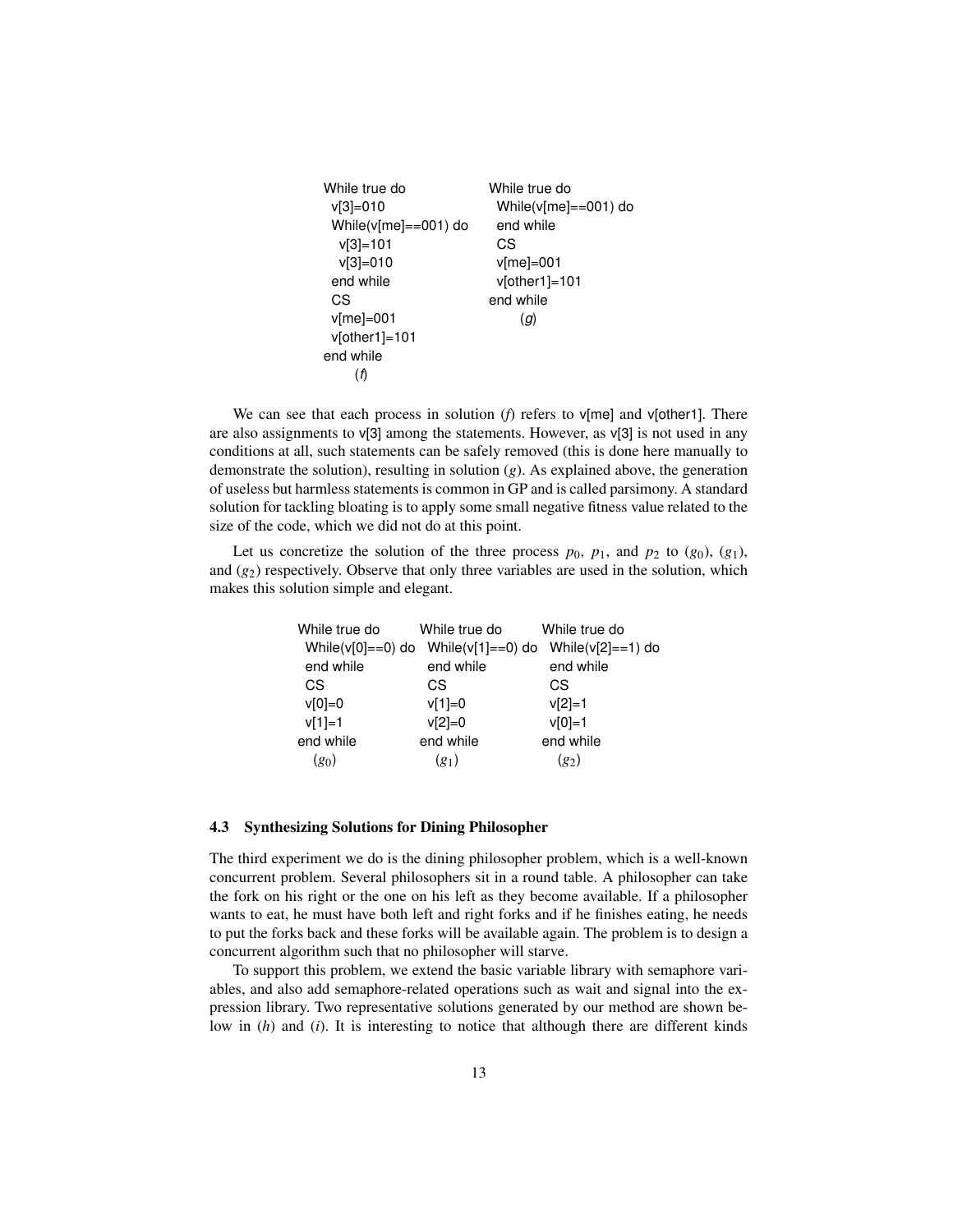of statements like while loop, if condition, and variable assignments in the statement library, the automatically generated solutions are composed by only manipulation of semaphores. In our solutions, each philosopher/process waits for the free of the globally shared semaphore "mutex" firstly, then take both the forks by manipulating semaphores "left" and "right", which will be translated as  $i \mod m$  and  $i + 1 \mod m$ , for the *i*th philosopher in *m*. After finishes eating, the dining philosopher will free the semaphore of the holding forks and also the globally shared mutex semaphore.

Both solutions (*h*) and (*i*) can pass the verification of Spin. The difference is that, in (*h*), when one philosopher is eating, all the other philosophers are blocked. While (*i*) is more effective, only the philosophers share the forks with the dining ones will be blocked.

| While W1 do   | While W1 do   |
|---------------|---------------|
| think         | think         |
| wait(mutex)   | wait(mutex)   |
| wait(right)   | wait(right)   |
| wait(left)    | wait(left)    |
| eat           | signal(mutex) |
| signal(left)  | eat           |
| signal(right) | signal(right) |
| signal(mutex) | signal(left)  |
| end while     | end while     |
|               |               |
|               |               |

#### 4.4 Performance Evaluation

In this section, we report the performance data of the method presented in this paper. We compare the performance of the previous pure model checking guided GP synthesis, the SMC (Plasma) guided GP synthesis and also our own native statistical analysis based version. The corresponding data are marked as SMC and N-SMC respectively. Meanwhile, the data for mutual exclusion, round robin and dining philosopher problems are marked as ME, RR, and DP respectively.

In the experiment, we have 100 seeds for each generation, and if the GP does not generate a correct solution in 2000 generations, we abandon the current GP search. We try to execute each problem 100 times. The time limit is a week. We record the average time each execution takes, the number of successful executions which generate perfect solution, the average number that the GP calls model checker per execution, and the average generation number per execution. The performance data is given below in Table.1.

As the N-SMC built-in tool basically implements a simplified methods of SMC, we can see the success ratio of N-SMC for each problem aligns with SMC, but performs almost two orders of magnitude faster. However, SMC is an of-the-shelf tool, same as Spin, and the idea of using N-SMC was to diminish the effect of having most of the overhead due to the invocation and repeated use of the tool. In fact, given that Plasma was used in this mode, its use should be considered very efficient. Moreover, the slight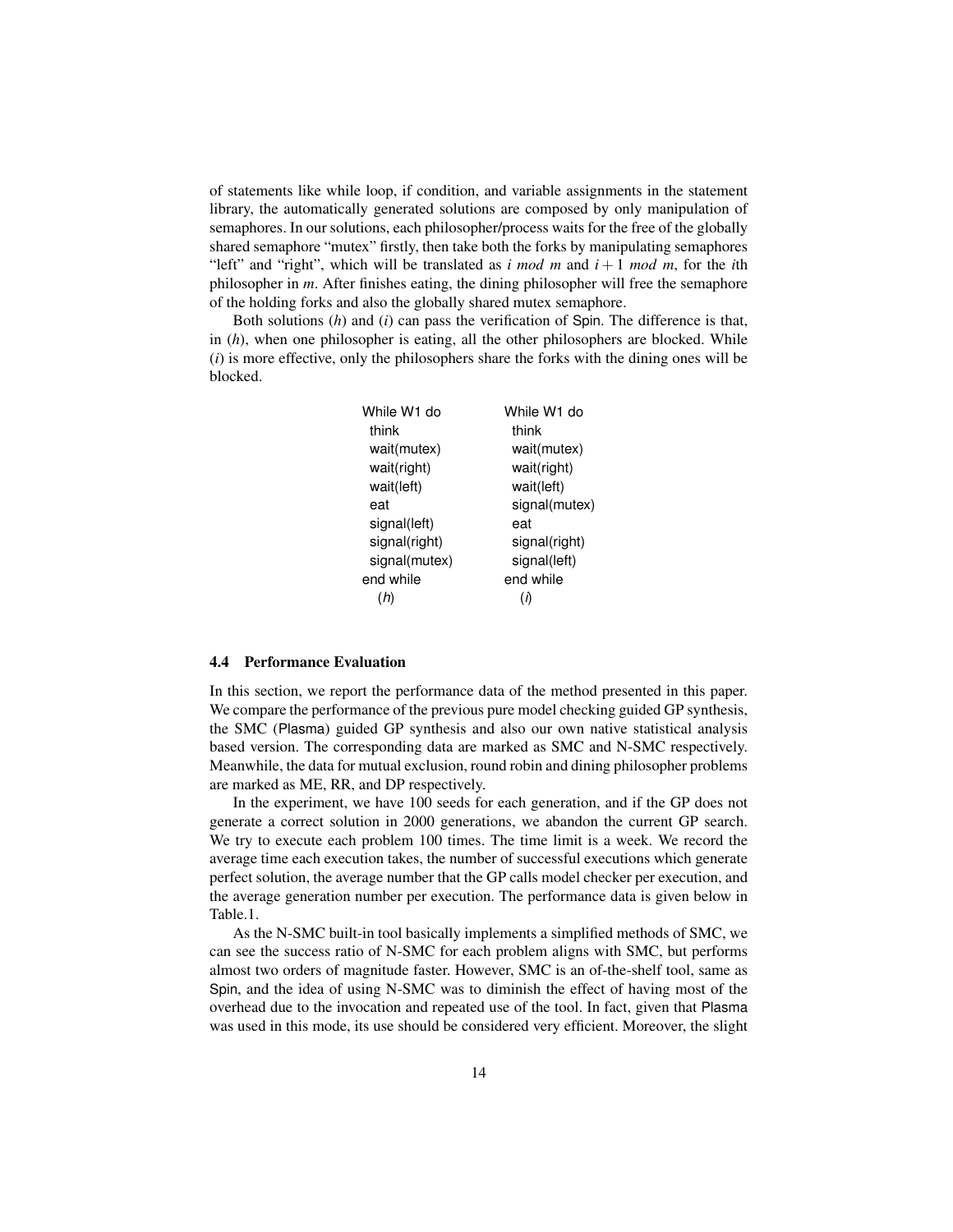Table 1. Performance Data

| Problem Method |            | Total      | Average            | Success    |       | Success   Average | Average               |
|----------------|------------|------------|--------------------|------------|-------|-------------------|-----------------------|
|                |            | Executions | Time               | Executions | Rate  |                   | Spin Call Generations |
|                | <b>SMC</b> | 21         | 7h53m              | 0          |       | 280               | 2000                  |
| ME             | N-SMC      | 100        | 341.4s             | 15         | 15%   | 378.3             | 1754                  |
|                | <b>SMC</b> | 22         | 7h25m              | 8          | 36.4% | 502               | 1751                  |
| <b>RR</b>      | $N-SMC$    | 100        | 479.4s             | 41         | 41%   | 436.3             | 1389                  |
|                | <b>SMC</b> | 11         | 15h23m             | 9          | 81.8% | 1178              | 687                   |
| DP             | N-SMC      | 100        | 34 <sub>m</sub> 6s | 65         | 65%   | 1287              | 116                   |

need to invoke Spin (in both modes), again, as an external tool, in the later stage, did not make the entire synthesis process prohibitively expensive.

This experiment gives us strong belief that our proposed SMC guided genetic synthesis method can be applicable and efficient in concurrent code synthesis with the help of a built-in implementation of SMC and model checking procedures. It can generate a correct solution with high success ratio within reasonable time overhead. Moreover, allowing SMC tools such as Plasma or Uppaal [3], and model checking tools such as Spin to be integrated into a GP tool would make the genetic synthesis both efficient and powerful.

We do not compare our experiments directly to the results in [13–16] since there, an internal tool for performing model checking was used, which was tailored to provide additional levels besides the yes/no (+counterexample) that standard model checkers provide. This presents several difficulties. First, an internal model checker needs to be implemented, which can hardly compete with the breadth of a tool like Spin. The second problem is that even with the additional levels (never satisfies a property, almost always satisfies a property etc.), the fitness function may not be smooth enough in some cases.

# 5 Conclusions

We described here the use of genetic programming based on statistical model checking for synthesizing concurrent code from its temporal specification. Using statistical model checking for defining the fitness function has several advantages over using model checking. In particular, it can be more efficient, can be used in domains where model checking is not applicable, and can provide a smoother function, which helps to converge. We presented different ideas and parameters for defining statistical based fitness function.

We implemented the presented ideas and conducted experiments of synthesizing concurrent code, from which we have learned several lessons. One of the main lessons is that some common properties, such as mutual exclusion or eventual progress, may happen to be quite elusive in a model. This makes the tradeoff between efficiency, where a rather small number of random executions are checked, and reliability, where we use a large set of random samples. This also calls for using model checking to verify the generated solutions.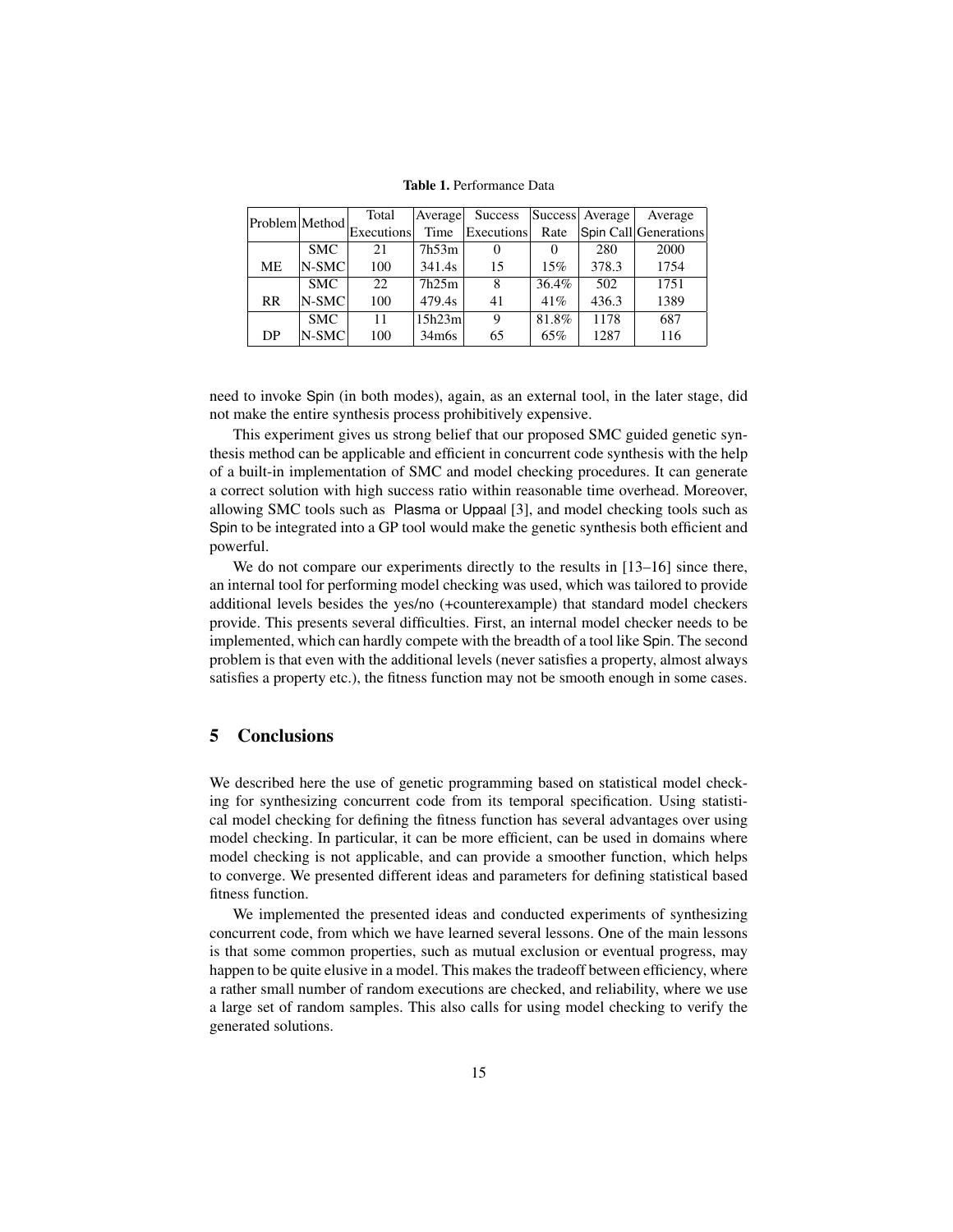We used a hybrid approach, where we used statistical model checking for most of the duration of the genetic process, but involved model checking at the later part of the genetic process to certify the potential solution.

Our research on the combination of generic programming, synthesis, statistical model checking and model checking already shows some encouraging results, but also calls for several follow ups. Besides improving our tool (in particular, using built-in verification, as the connection with Spin and Plasma is quite time consuming) there are some interesting theoretical/practical directions. One direction is the use of biasing of the randomized experiments. Finally, we intend to make more experiments in synthesizing code, in particular of timed, probabilistic and cyber physical systems, where statistical approaches, such as statistical model checking, are found to be quite efficient.

# References

- 1. ALPERN, B., AND SCHNEIDER, F. B. Recognizing safety and liveness. *Distributed Computing 2*, 3 (1987), 117–126.
- 2. CLARKE, E. M., AND EMERSON, E. A. Design and synthesis of synchronization skeletons using branching-time temporal logic. In *Logic of Programs* (1981), pp. 52–71.
- 3. DAVID, A., LARSEN, K. G., LEGAY, A., MIKUCIONIS, M., AND POULSEN, D. B. Uppaal SMC tutorial. *STTT 17*, 4 (2015), 397–415.
- 4. DIJKSTRA, E. W. Cooperating sequential processes.
- 5. FINKBEINER, B., AND SCHEWE, S. Coordination logic. In *Computer Science Logic, 24th International Workshop, CSL, 19th Annual Conference of the EACSL, Brno, Czech Republic* (2010), pp. 305–319.
- 6. GROSU, R., AND SMOLKA, S. A. Monte carlo model checking. 271–286.
- 7. HARMAN, M., MANSOURI, S. A., AND ZHANG, Y. Search-based software engineering: Trends, techniques and applications. *ACM Comput. Surv. 45*, 1 (2012), 11:1–11:61.
- 8. HÉRAULT, T., LASSAIGNE, R., MAGNIETTE, F., AND PEYRONNET, S. Approximate probabilistic model checking. In *Verification, Model Checking, and Abstract Interpretation, 5th International Conference, VMCAI 2004, Venice, January 11-13, 2004, Proceedings* (2004), pp. 73–84.
- 9. HOEFFDING, W. Probability inequalities for sums of bounded random variables. *Journal of the American Statistical Association, Vol. 58, No. 301* (1963), 13–30.
- 10. HOLLAND, J. H. *Adaptation in Natural and Artificial Systems: An Introductory Analysis with Applications to Biology, Control and Artificial Intelligence*. MIT Press, Cambridge, MA, USA, 1992.
- 11. HOLZMANN, G. J. *The SPIN Model Checker*. Pearson Education, 2003.
- 12. JOHNSON, C. G. Genetic programming with fitness based on model checking. In *Genetic Programming, 10th European Conference, EuroGP 2007, Valencia, Spain, April 11-13, 2007, Proceedings* (2007), pp. 114–124.
- 13. KATZ, G., AND PELED, D. Genetic programming and model checking: Synthesizing new mutual exclusion algorithms. In *ATVA* (2008), vol. 5311 of *LNCS*, pp. 33–47.
- 14. KATZ, G., AND PELED, D. Model checking-based genetic programming with an application to mutual exclusion. In *TACAS* (2008), vol. 4963 of *LNCS*, pp. 141–156.
- 15. KATZ, G., AND PELED, D. Synthesizing solutions to the leader election problem using model checking and genetic programming. In *HVC* (2009).
- 16. KATZ, G., AND PELED, D. Code mutation in verification and automatic code correction. In *TACAS* (2010), pp. 435–450.